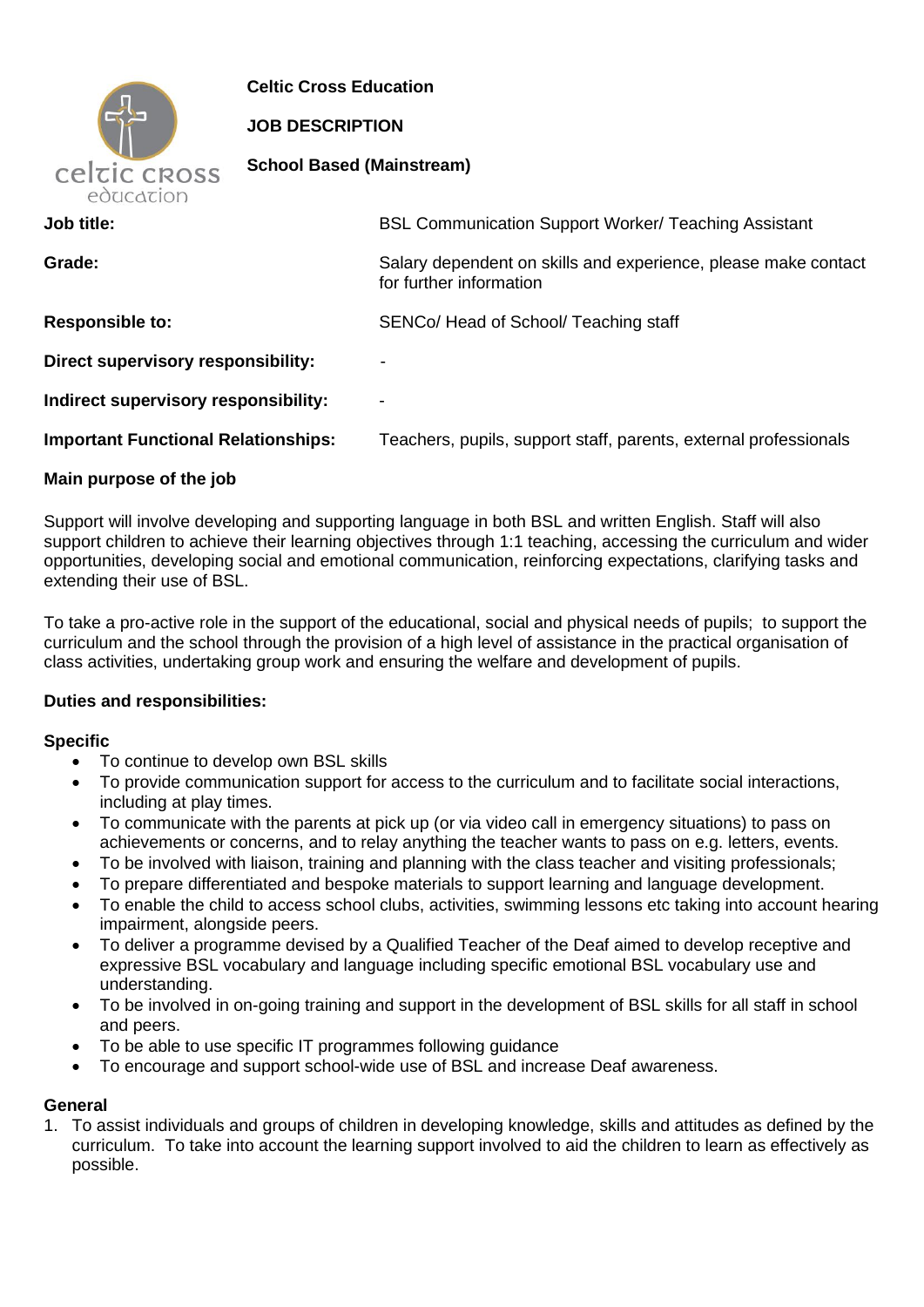- 2. To establish supportive relationships with the pupil/s concerned and to encourage acceptance and inclusion of all pupils.
- 3. To encourage social integration and individual development of pupils. To develop methods of promoting and reinforcing pupils' self-esteem.
- 4. To assist in preparing, using and maintaining relevant teaching resources, including wall displays and cleaning up classrooms after activities. To ensure that basic classroom materials are available for use.
- 5. To be responsible for monitoring the use of and maintaining an up-to-date inventory of all classroom materials and equipment. To monitor stock levels of materials, check for missing and/or damaged equipment, and arrange for new supplies to be ordered as required (subject to approval) so as to ensure all necessary teaching aids are readily available at all times.
- 6. To assist with break time supervision of children on a rota basis in accordance with the School's Policy for Playground Supervision.
- 7. To accompany children on educational visits and outings as supervised by the Teacher.
- 8. To assess, monitor and record children's progress in relation to Assess Plan, Do Review targets, (IEP and EHCP) and to feedback to the SENCO/Teacher with regard to children's progress and the success of targets, including making recommendations for alterations to improve the effectiveness of individual targets.
- 9. To assess, monitor and record children's progress, health, behaviour and general wellbeing. To feedback any information (including concerns) regarding the well-being and educational needs of children to the Teacher or Headteacher as appropriate.
- 10. To meet with teachers, SENCOs, appropriate key stage co-ordinators and school monitoring council on a regular basis to discuss improvements to the teaching practices, delivery of the curriculum and progress and concerns regarding individual pupils.
- 11. To be aware of confidential issues linked to home/pupil/teacher/school work and to ensure the confidentiality of such sensitive information.
- 12. To supervise an individual or small group of children within a class under the overall control of the teacher.
- 13. To administer minor first aid (as trained), assist in the dispensation of medically prescribed controlled drugs (as per the approved procedure) and to assist with children who are sick as needed.
- 14. To carry out administrative tasks associated with all of the above duties as directed by the teacher.
- 15. To remain aware and work within all relevant school working practices, polices and procedures.
- 16. To attend staff meetings and school-based INSET as required.
- 17. The post holder is responsible for his/her own self-development on a continuous basis.
- 18. To be aware of and work in accordance with the school's child protection policies and procedures and to raise any concerns relating to such procedures which may noted during the course of duty.
- 19. To be aware of and adhere to applicable rules, regulations, legislation and procedures including the Schools Equal Opportunities Policy and Code of Conduct, national legislation (including Health and Safety, Data Protection).
- 20. To undertake other duties appropriate to the grading of the post as required.
- 21. To maintain confidentiality of information acquired in the course of undertaking school duties.